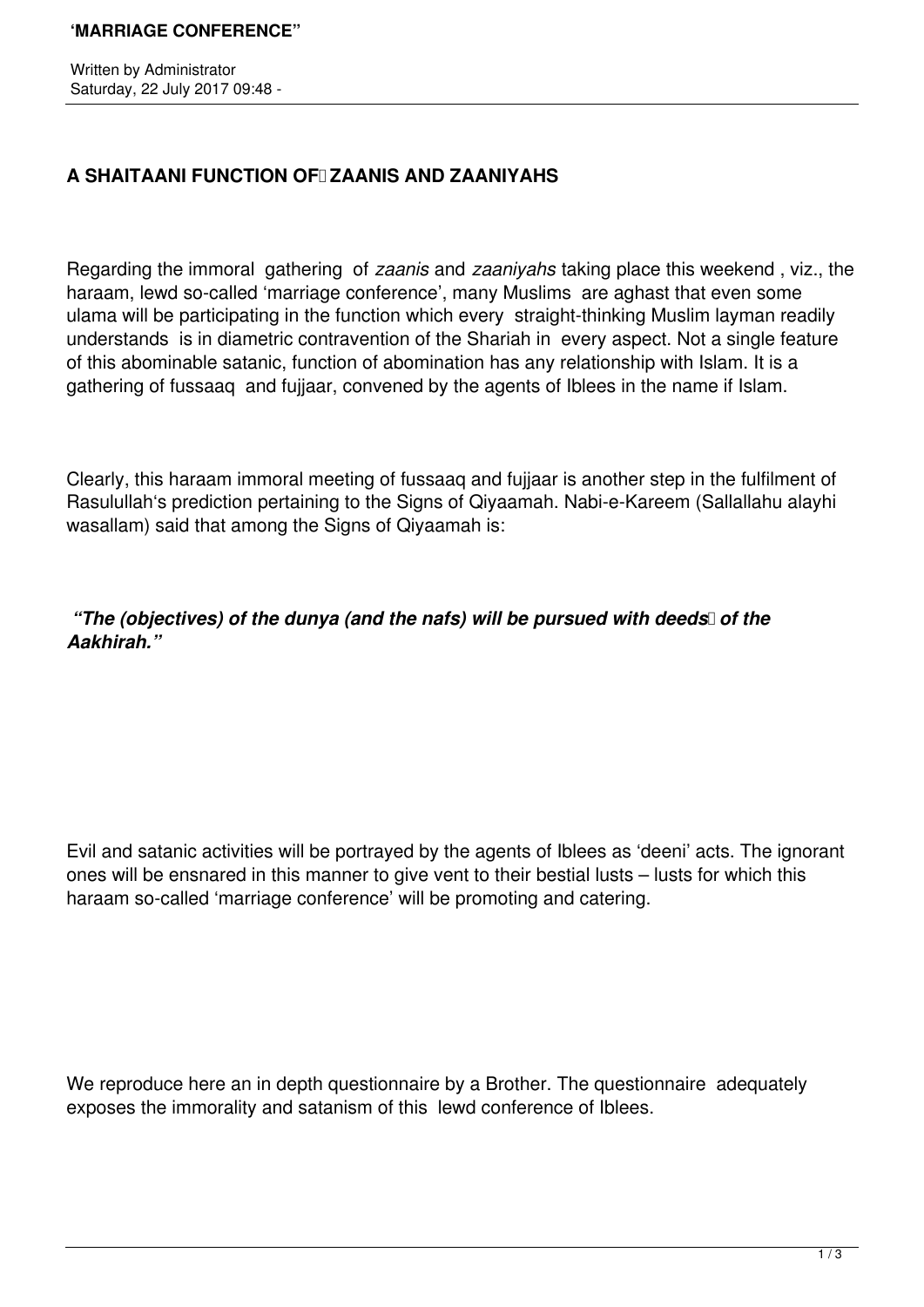Written by Administrator Saturday, 22 July 2017 09:48 -

## **THE BROTHER'S QUESTIONS AND COMMENTS**

This weekend we see another event been hosted in the name of Islam. Those who are concerned about protecting our pure and pristine Deen, we seek clarity from the leaders and Ulema on a number of fronts:

\*1\* Is there separate seating arrangements for men and women or is there no segregation ? *(H ijaab*  $\Box$  is not compatible with a function of Iblees. Every aspect of Islamic *hayaa—modesty and shame – every rule in the Book of Hijaab is* I rudely violated and *trampled on by the conglomerate of fussaaq and fujjaar –The Majlis)* 

\*2\* Are there going to be female speakers addressing male audience without the proper Hijaab and vice versa? *(Stupid lecturing by faasiqaat and faajiraat is integral to this abominable conference of Iblees. –The Majlis* 

\*3\* Please elaborate on the private counselling sessions ? Does it entail cross gender one on one interaction ? *(Zina in the making. No* intelligent Muslim will doubt that the prime *objective of this shaitaani function is* zina *presented in 'religious' hues.* -The Majlis